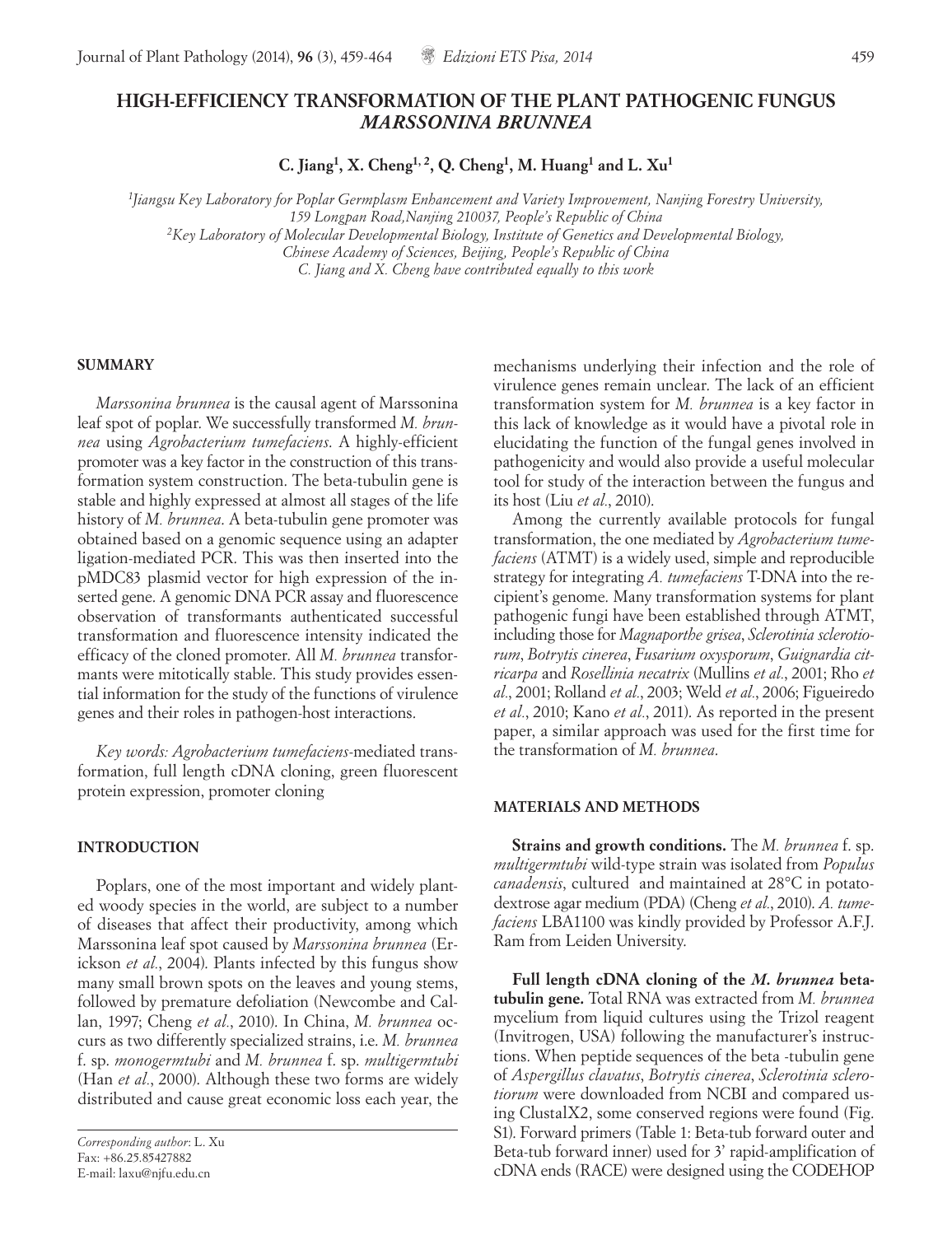designer based on these conserved regions (Rose *et al.*, 1998). A 3' RACE PCR was performed using a hotstart *Taq* DNA polymerase (Takara, Japan). PCR products were collected and inserted into pMD19-T vectors (Takara, Japan), then custom sequenced (Genscript, China). Reverse primers used for 5' RACE were designed based on the sequencing results (Table 1: Beta-tub reverse outer and Beta-tub reverse inner) and the 5' RACE PCR was done following the manufacturer's instructions (Takara, Japan).

**Cloning and analysis of the tubulin gene promoter.**  Prior to the cloning of the promoter, *M. brunnea* DNA was amplified to obtain the genome sequence of the betatubulin gene, which was found and cloned using an adapter ligation-mediated PCR method (O'Malley *et al.*, 2007). DNA was first extracted using a commercial extraction kit (Qiagen, Germany), then digested and ligated to adapters consisting of long and short strands (Table 1: Long strand of adapter *Hind*III and short strand of adapter *Eco-R*I), The short strand will ligate to the DNA after the two strands of the adapter are hybridized. The adapters were prepared according to O'Malley *et al.* (2007). Primers were designed to amplify the upstream region of the betatubulin gene using the adapter primer pairs (Table 1: AP1 and AP2 as forward primers, Beta-tub reverse outer and Beta-tub reverse inner as reverse primers). Finally, after sequencing the PCR products, the upstream region of the beta-tubulin gene was obtained and the promoter elements were analyzed using the TFSEARCH program (threshold score >90) http://www.cbrc.jp/research/db/TFSEARCH. html (Heinemeyer *et al.*, 1998).

**Vector construction.** The vector described in this study was constructed on the backbone of pMDC83 (Curtis and Grossniklaus, 2003). A fragment containing the hygromycin B-resistance gene under the beta-tubulin promoter was obtained using overlapping PCR. Beta-tub- forward (*Ase*I) and Beta-tub-hyg- reverse were used to amplify the promoter, Beta-tub-hyg- forward and Hyg reverse (*Ase*I) were used to amplify hygromycin B-resistance gene. Betatub- forward (*Ase*I) and Hyg reverse (*Ase*I) were used to obtained an overlapping fragment with *Ase*I sites at both end sequences (Heckman and Pease, 2007). This was then ligated to pMDC83 at the *Ase*I site instead of the hygromycin B-resistance gene and the 35S promoter which promotes the transcription of the hygromycin B-resistance gene. In addition, the 35S promoter upstream of the attR site was also replaced by the beta-tubulin promoter at *Hind*III and *Xba*I sites.

**Transformation method.** Standard protocols with modifications (Rolland *et al.*, 2003; Weld *et al.*, 2006) were used for growth medium and bacterial cultures. A fresh colony of *A. tumefaciens* LBA1100 containing modified binary vector was cultured overnight at 28°C in liquid Luria-Bertani (LB) medium supplemented with 25 mg l−1

rifampicin and 50 mg l−1 kanamycin. The culture was then diluted (1:100) into a minimal medium (10 mM  $K<sub>2</sub>HPO<sub>4</sub>$ , 10 mM KH2PO4, 2.5 mM NaCl, 2 mM MgSO4, 0.7 mM  $CaCl<sub>2</sub>$ , 9 μM FeSO<sub>4</sub>, 4 mM NH<sub>4</sub>SO<sub>4</sub>, 10 mM glucose) supplemented with 25 mg  $l^{-1}$  rifampicin and 50 mg  $l^{-1}$  kanamycin and incubated overnight at 28°C. *A. tumefaciens* cells were diluted to an optical density at 660 nm  $(OD_{660})$ of 0.15 in induction medium (IM) [minimal medium, 40 mM 2-(N-morpholino) ethanesulfonic acid, pH 5.3, 0.5% glycerol (w/v), 200 μM acetosyringone] and cultured at 25°C for 4-6 h with gentle shaking. For co-cultivation, approximately 106 conidia of *M. brunnea* were collected and plated onto PDA on the surface of cellophane sheets, and kept at 23°C for two days before transformation. When transformation was carried out, the cellophane was covered with *ca.* 200 μl induced *A. tumefaciens*, the cells were transferred to IM, and were co-cultivated at 23°C for two days in the dark. The cellophane sheets were transferred onto PDA supplemented with hygromycin B  $(10 g \text{ ml}^{-1})$ , cefotaxim (150μM) and timentin (150μg ml<sup>-1</sup>).

**Transgene stability in** *M. brunnea***.** Transgenic colonies selected on PDA containing antibiotics were propagated on the same medium without antibiotics. After incubation at 23°C for 12 days, the colonies were transferred back onto the selective medium. This procedure was repeated three times.

**DNA isolation and PCR assays.** To detect the hygromycin B-resistance gene in the hygromycin B-resistant isolates, PCRs were performed on the DNA of isolates using the primers specific to the hygromycin B-resistance gene. PCR products were visualized on a 1.5% agarose gel by electrophoresis, then recovered and custom sequenced.

**Expression analysis of reporter green fluorescent protein.** The green fluorescence emission associated with green fluorescent protein (GFP) was detected using a Leica UV microscope (DMKLB or MZFL111) with the following filter settings: 488 nm excitation and 515 nm emission. All the primers used in this study are listed in Table 1.

# **RESULTS AND DISCUSSION**

**Cloning of the** *M. brunnea* **beta-tubulin gene and its promoter.** The expression level of a gene is closely related to many cis-regulatory elements in its upstream promoter and many trans-acting elements. A high efficiency promoter is thus a key factor in a transformation system. The promoters that belong to a particular fungus can better cooperate with its own trans-acting elements, and so we selected the promoter of *M. brunnea* beta-tubulin as a housekeeping gene with great stability and high promotion efficiency.

As a the first step of promoter cloning, the sequence of the beta-tubulin gene was obtained By comparison of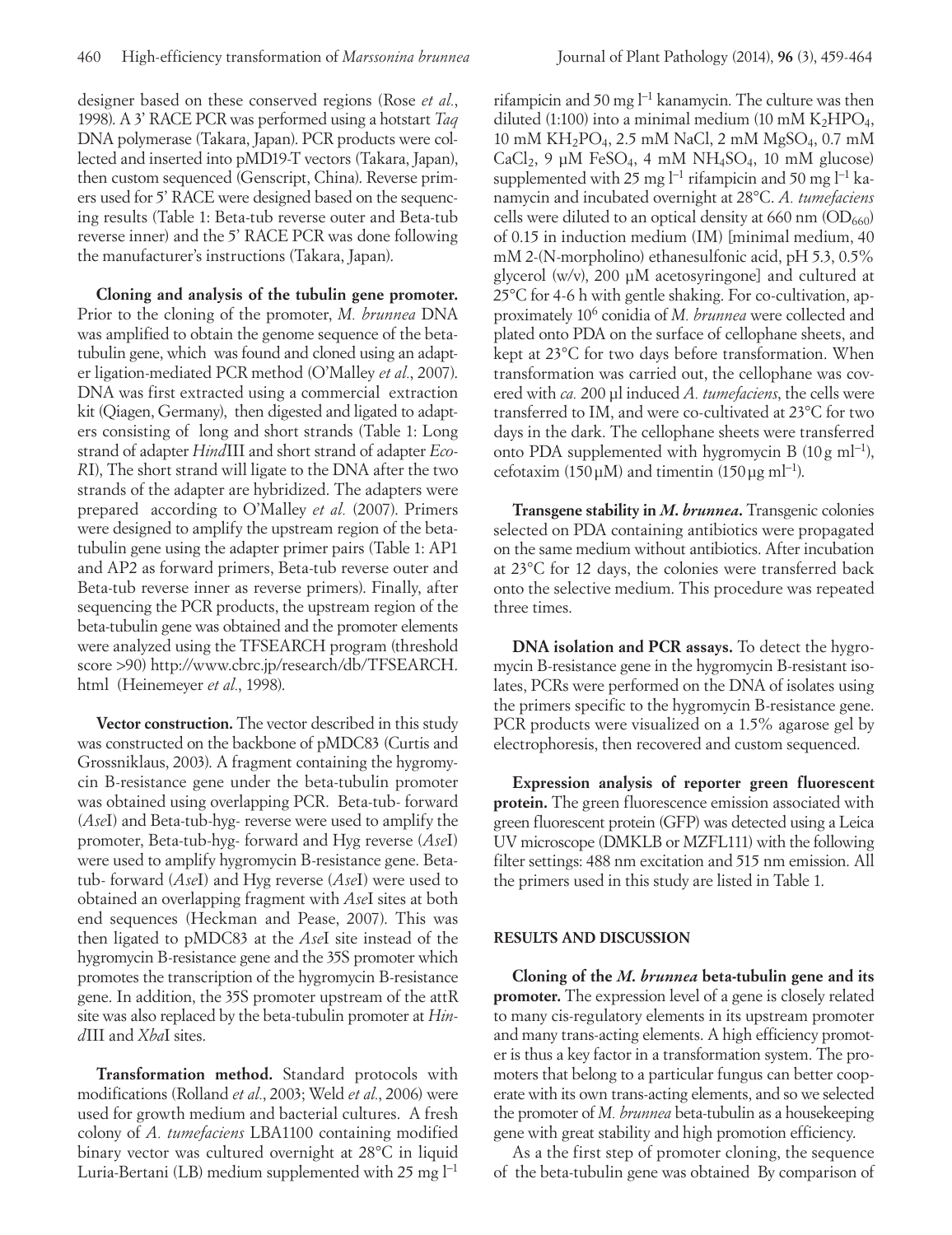the beta-tubulin gene sequences of three fungal species, two conserved regions were found and selected as candidates for primer design. A method called CODEHOP (Cheng *et al*., 2010) was used to design degenerate primers consisting of a core region and a clamp region. The core region of the nucleotide (nt) sequence of the primer encodes 3-4 conserved amino acids (aa) and determines the specificity of the primer while the clamp region plays a role in stabilizing annealing with the template. Thus, a degenerate PCR can succeed as long as the core region amino acids are correct (Rose *et al.*, 1998). This method greatly improves the success of homologous cloning. The full-length cDNA fragment of the beta-tubulin gene was then cloned and sequenced using RACE (GenBank accession No. JN967643). The *M. brunnea* beta-tubulin gene is 1598 bp long and comprises a 1341 bp open reading frame that encodes a protein of 447 aa with a theoretical molecular mass of 49.2 kDa. The DNA sequence of this gene was obtained by PCR using *M. brunnea* DNA as a template. As a result, five introns were found (Fig. S2), and the primers designed for promoter amplification were in the upstream of the *Eco*RI and *Hind*III restriction sites. Adapter ligation-mediated PCR were introduced here for promoter cloning as it was used to identify T-DNA insertional mutants in the Arabidopsis

genome (O'Malley *et al.*, 2007). Finally, the beta-tubulin promoter, a 780 bp fragment, designated *pTubulin*, was cloned by genome walking method (Fig. S3). Promoter analysis showed that it had many transcription factorbinding sequences.

*A. tumefaciens***-mediated transformation of** *M. brunnea.* The beta-tubulin promoter and the hygromycin B-resistance gene were fused by overlapping PCR. Overlapping PCR has been used for site-directed mutagenesis and gene splicing (Heckman and Pease, 2007). Here we ligated the promoter and hygromycin B-resistance gene using overlapping PCR instead of restriction ligation. The overlapping fragment was inserted into in the *Ase*I site of the pMDC83 vector. Thus, the vector with a hygromycin B-resistance gene promoted by a native beta-tubulin promoter was constructed (Fig. 1a).

*M. brunnea* has a very low tolerance to hygromycin B, in this it differing from most fungi, thus a relatively lower concentration of hygromycin B should be used. It is worth noting that conidia that have just been produced can hardly to grow in any medium containing hygromycin B. Thus, *M. brunnea* conidia were incubated on PDA at concentrations of 1, 5, 10, 15, and 25 μg hygromycin B ml<sup>-1</sup>, for determining the minimum inhibitory concentration.



**Fig. 1.** Vector construction, *Agrobacterium tumefaciens* mediated transformation of *M. brunnea*. a. The re-constructed vector. b. Detection of *M. brunnea* transformants. PCR products amplified using primers specific for the hygromycin B resistance gene using DNA as templates which isolated from wide-tpye *M. brunnea* and four of the *M. brunnea* transformants, 1050 bp is the expected PCR product size. Lane 1: Tiangen Marker III. Lane 2: wide-tpye *M. brunnea* DNA as template. Lanes 3-7: *M. brunnea* transformants DNA as templates. c. Transformants of wild-tpye (left) and transgenic *M. brunnea* (right) on selection medium.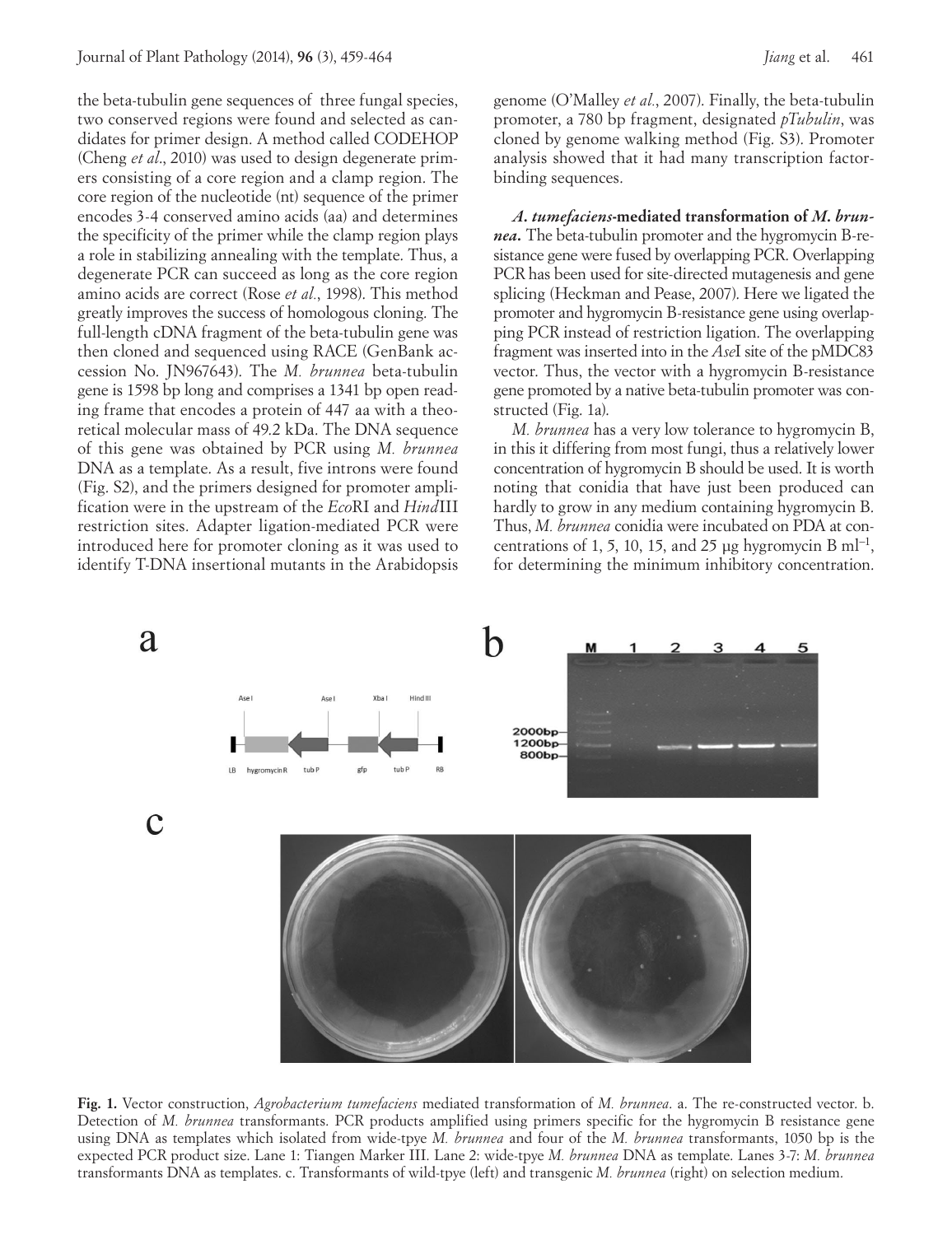We selected the concentration of 10 μg hygromycin B ml<sup>-1</sup> because when the hygromycin B concentration was increased to 10 μg  $ml^{-1}$ , the conidial growth was completely suppressed. Of the three *A. tumefaciens* strains (GV3101, EHA105, LBA1100) used for transformation only LBA1100 yielded positive transformants.

*M. brunnea* is a slow-growing fungus and controlling growth of *A. tumefaciens* was a challenge. Cefotaxim and timentin are two antibiotics of common usage and are used separately in most experiments (Rolland *et al.*, 2003; Weld *et al.*, 2006). As we found each of these two antibiotics failed to suppress the growth of *A. tumefaciens*, they were mixed and added to the growth medium thus obtaining complete suppression of bacterial growth. T-DNA containing the hygromycin B-resistance gene in the pMDC83-hyggfp binary plasmid was transferred to cells of *M. brunnea* which allowed them grow on selective medium, whereas the negative control was unable to grow. Totally, 27 hygromycin B-resistant colonies were obtained from three independent transformation. The transformation frequency of *M. brunnea* (approximately 10 transformants/106 conidia) was consistent with the experiments carried out with other fungal species. *B. cinerea* and *S. sclerotiorum*, for example, are close to *M. brunnea* in DNA sequence, and their transformation frequencies were similar to that of *M. brunnea* (Rolland *et al.*, 2003; Weld *et al.*, 2006).

In the course of the present study several efficient modifications were developed to improve the transformation efficiency of *M. brunnea*. First, the addition of a pregermination step and the extension of the co-cultivation period had a positive impacs on the transformation of *M. brunnea* which grows slowly. This is consistent with previous studies that have proposed that a two-day or longer co-cultivation period was beneficial for maximizing the transformation efficiency of slow-growing fungi (Mullins *et al.*, 2001). Moreover, it was found that acetosyringone, a compound that induces the expression of virulence genes, was necessary for successful transformation (Lohrke *et al.*, 2001), as confirmed by the great reduction of the

transformation efficiency of the control in which acetosyringone was not used. Acetosyringone is required for transformation in both fungi and plants, indicating that they share a similar transformation mechanism (De Groot *et al.*, 1998). The significance of acetosyringone in fungal transformation has also been discussed by others (Mullins *et al.*, 2001; Meyer *et al.*, 2003).

To test the mitotic stability of transformed fungi, transformants obtained from selective PDA medium were serially transferred onto ordinary PDA, then transferred onto selective PDA with 10 μg hygromycin B ml<sup>-1</sup>. This was done three times. All the five transformants tested were able to grow on the selective medium.

**Transformants were verified by PCR assays and fluorescence detection.** To confirm the truthfulness of transformation, PCR amplification of the hygromycin Bresistance gene was performed on genomic DNA extracted from 15-day-old cultures of the transformants and the wild type strain (Fig. 1b, c). Four selected putative transformants yielded the predicted amplicon, and sequencing results confirmed the presence of the hygromycin B-resistance gene. This gene was not amplified from the negative control.

Fluorescence was observed in the GFP-transformed *M. brunnea* isolates providing convincing proof of successful transformation (Eckert *et al.*, 2005; Figueiredo *et al.*, 2010; Vieira and Camilo, 2011). After the GFP gene was cloned into the plasmid used for transformation, its expression was observed and analyzed. The mycelia of both wild type and transformed colonies were examined using epifluorescence microscopy. GFP-associated green fluorescence was detected in transgenic mycelia, but not in wild-type *M. brunnea*. Bright-field image of wild-type *M. brunnea* is also shown (Fig. 2c). Up to now, the infection processs of *M. brunnea* remains unclear. The GFP transformants may help us to observe invasive growth and cell to cell movement in infected tissues (Horowitz *et al*., 2002; Linsell *et al*., 2011; Lakshman *et al*., 2012).



**Fig. 2.** Green fluorescent protein fluorescence from *M. brunnea* transformants. The fluorescence caused by GFP protein was observed in transformed *M. brunnea* mycelia and wide-type *M. brunnea* mycelia under green light excitation (a, b). The bright-field image of *M. brunnea* mycelia (c). Bar=100 μm.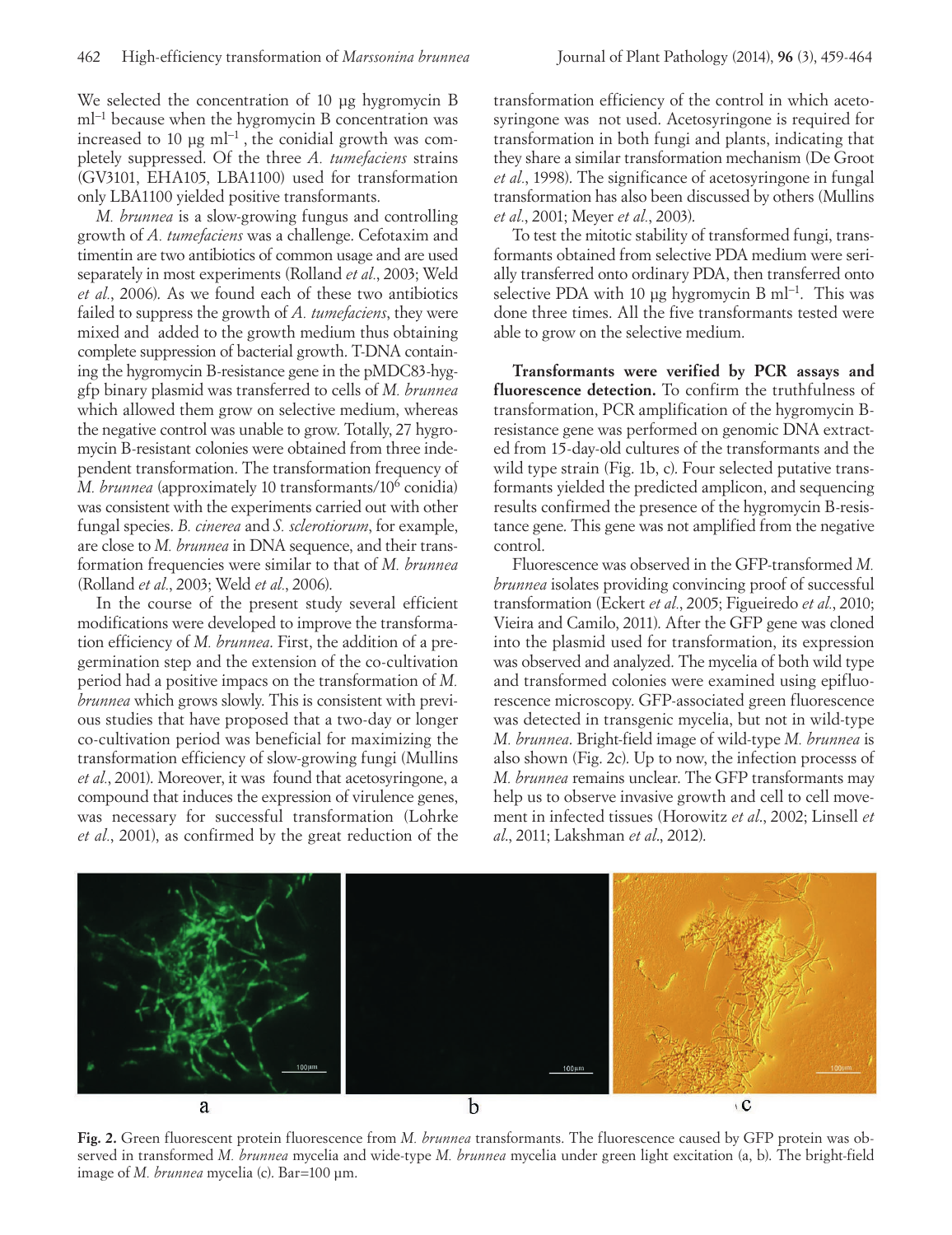Our establishment of a transformation system can be used for producing mutants in *M. brunnea* through largescale insertional mutagenesis which may contribute to uncover new pathogenicity loci (Combier *et al.*, 2003; Jeon *et al.*, 2007). Meanwhile, it will also be helpful in the study of gene function, especially of virulence genes, for the transformation system could be used for gene over-expression and gene disruption after the corresponding plasmids are constructed.

### **ACKNOWLEDGEMENTS**

We acknowledge the Professor A.F.J. Ram at Leiden University who provided us *A. tumefaciens* LBA1100 and Dr. Khairy M. Soliman from Alabama A&M University who provided us for the valuable comments and revision to the manuscript. This research was supported by the Priority Academic Program Development of Jiangsu Higher Education Institutions (PAPD) and the Collaborative Innovation Plan of Jiangsu Higher Education.

### **REFERENCES**

- Cheng Q., Cao Y., Jiang C., Xu L., Wang M., Zhang S., Huang M., 2010. Identifying secreted proteins of *Marssonina brunnea* by degenerate PCR. *Proteomics* **10**: 2406-2417.
- Combier J.P., Melayah D., Raffier C., Gay G., Marmeisse R., 2003. *Agrobacterium tumefaciens*-mediated transformation as a tool for insertional mutagenesis in the symbiotic ectomycorrhizal fungus hebeloma cylindrosporum. *FEMS Microbiology Letters* **220**: 141-148.
- Curtis M.D., Grossniklaus U., 2003. A gateway cloning vector set for high-throughput functional analysis of genes *in planta*. *Plant Physiology* **133**: 462-469.
- De Groot M.J.A., Bundock P., Hooykaas P.J.J., Beijersbergen A.G.M., 1998. *Agrobacterium tumefaciens*-mediated transformation of filamentous fungi. *Nature Biotechnology* **16**: 839- 842.
- Eckert M., Maguire K., Urban M., Foster S., Fitt B., Lucas J., Hammond-Kosack K., 2005. *Agrobacterium tumefaciens*mediated transformation of *Leptosphaeria* spp. and *Oculimacula* spp. with the reef coral gene *DsRed* and the jellyfish gene *gfp*. *FEMS Microbiology Letters* **253**: 67-74.
- Erickson J., Stanosz G., Kruger E., 2004. Photosynthetic consequences of Marssonina leaf spot differ between two poplar hybrids. *New Phytologist* **161**: 577-583.
- Figueiredo J.G., Goulin E.H., Tanaka F., Stringari D., Kava-Cordeiro V., Galli-Terasawa L.V., Staats C.C., Schrank A., Glienke C., 2010. *Agrobacterium tumefaciens*-mediated transformation of *Guignardia citricarpa*. *Journal of Microbiological Methods* **80**: 143-147.
- Han Z., Yin T., Li C., Huang M., Wu R., 2000. Host effect on genetic variation of *Marssonina brunnea* pathogenic to poplars. *Theoretical and Applied Genetics* **100**: 614-620.

Heckman K.L., Pease L.R., 2007. Gene splicing and

mutagenesis by pcr-driven overlap extension. *Nature Protocols* **2**: 924-932.

- Heinemeyer T., Wingender E., Reuter I., Hermjakob H., Kel A.E., Kel O., Ignatieva E.V., Ananko E.A., Podkolodnaya O.A., Kolpakov F., 1998. Databases on transcriptional regulation: Transfac, trrd and compel. *Nucleic Acids Research* **26**: 362-367.
- Horowitz S., Freeman S., Sharon A., 2002. Use of green fluorescent protein-transgenic strains to study pathogenic and nonpathogenic lifestyles in *Colletotrichum acutatum*. *Phytopathology* **92**: 743-749.
- Jeon J., Park S.Y., Chi M.H., Choi J., Park J., Rho H.S., Kim S., Goh J., Yoo S., 2007. Genome-wide functional analysis of pathogenicity genes in the rice blast fungus. *Nature Genetics* **39**: 561-565.
- Kano S., Kurita T., Kanematsu S., Morinaga T., 2011. *Agrobacterium tumefaciens*-mediated transformation of the plant pathogenic fungus *Rosellinia necatrix*. *Microbiology* **80**: 82- 88.
- Lakshman D.K., Pandey R., Kamo K., Bauchan G., Mitra A., 2012. Genetic transformation of *Fusarium oxysporum* f. Sp. *Gladioli* with *Agrobacterium* to study pathogenesis in *Gladiolus*. *European Journal of Plant Pathology* **133**: 729-738.
- Linsell K.J., Keiper F.J., Forgan A., Oldach K.H., 2011. New insights into the infection process of *Rhynchosporium secalis* in barley using gfp. *Fungal Genetics and Biology* **48**: 124-131.
- Liu T., Liu L., Jiang X., Hou J., Fu K., Zhou F., Chen J., 2010. *Agrobacterium*-mediated transformation as a useful tool for the molecular genetic study of the phytopathogen *Curvularia lunata*. *European Journal of Plant Pathology* **126**: 363-371.
- Lohrke S.M., Yang H., Jin S., 2001. Reconstitution of acetosyringone-mediated *Agrobacterium tumefaciens* virulence gene expression in the heterologous host *Escherichia coli*. *Journal of Bacteriology* **183**: 3704.
- Meyer V., Mueller D., Strowig T., Stahl U., 2003. Comparison of different transformation methods for *Aspergillus giganteus*. *Current Genetics* **43**: 371-377.
- Mullins E.D., Chen X., Romaine P., Raina R., Geiser D.M., Kang S., 2001. *Agrobacterium*-mediated transformation of *Fusarium oxysporum*: An efficient tool for insertional mutagenesis and gene transfer. *Phytopathology* **91**: 173-180.
- Newcombe G., Callan B., 1997. First report of *Marssonina brunnea* f. Sp. *brunnea* on hybrid poplar in the pacific northwest. *Plant Disease* **81**: 231-231.
- O'Malley R.C., Alonso J.M., Kim C.J., Leisse T.J., Ecker J.R., 2007. An adapter ligation-mediated PCR method for highthroughput mapping of t-DNA inserts in the *Arabidopsis* genome. *Nature Protocols* **2**: 2910-2917.
- Rho H.S., Kang S., Lee Y.H., 2001. *Agrobacterium tumefaciens*mediated transformation of the plant pathogenic fungus, *Magnaporthe grisea*. *Molecules and Cells* **12**: 407-411.
- Rolland S., Jobic C., Fevre M., Bruel C., 2003. *Agrobacterium*mediated transformation of *Botrytis cinerea*, simple purification of monokaryotic transformants and rapid conidia-based identification of the transfer-DNA host genomic DNA flanking sequences. *Current Genetics* **44**: 164-171.
- Rose T.M., Schultz E.R., Henikoff J.G., Pietrokovski S., McCallum C.M., Henikoff S., 1998. Consensus-degenerate hybrid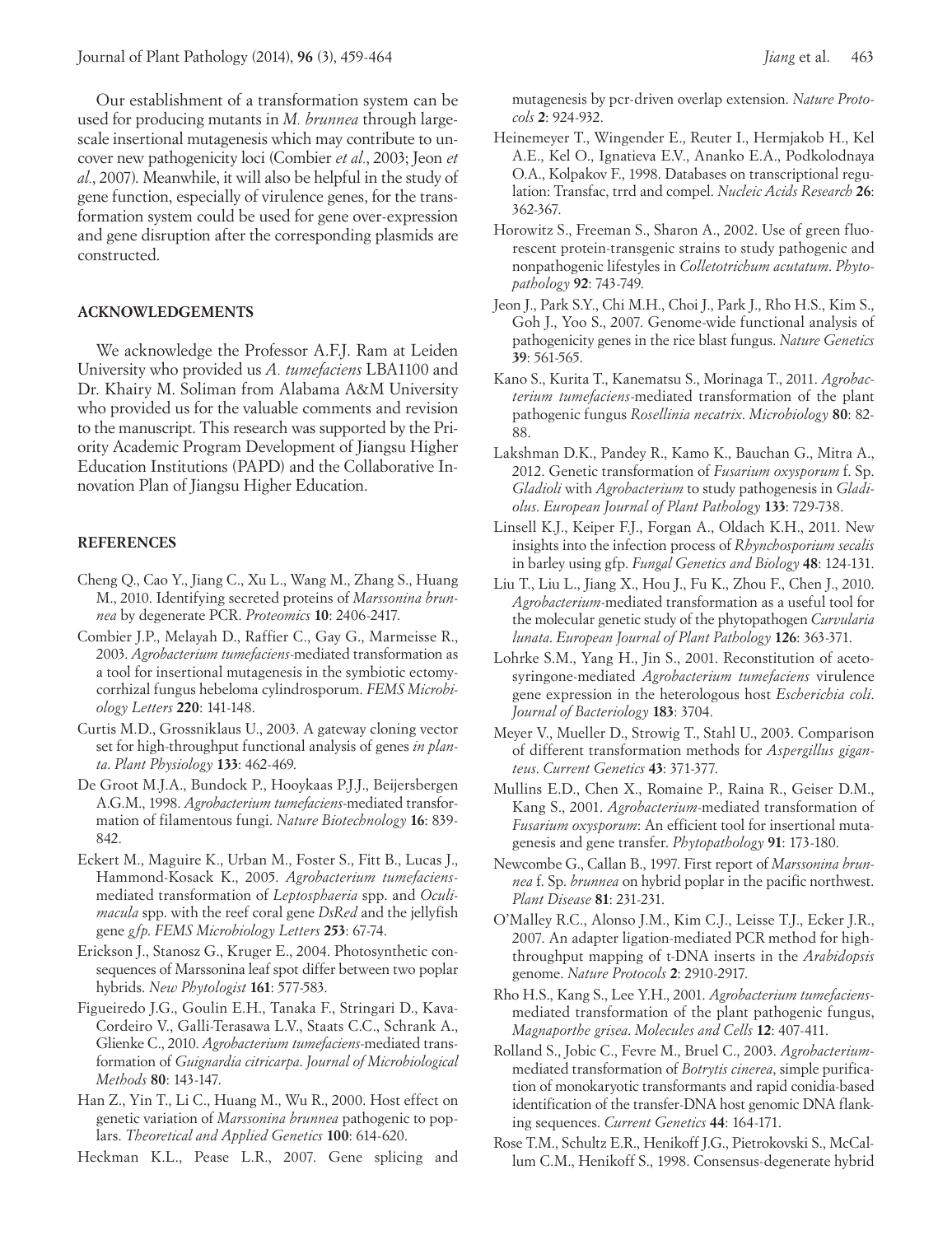oligonucleotide primers for amplification of distantly related sequences. *Nucleic Acids Research* **26**: 1628-1635.

Vieira A.L.G., Camilo C.M., 2011. *Agrobacterium tumefasciens*mediated transformation of the aquatic fungus *Blastocladi-*

Received June 11, 2013 Accepted March 18, 2014 *ella emersonii*. *Fungal Genetics and Biology* **48**: 806-811.

Weld R.J., Eady C.C., Ridgway H.J., 2006. *Agrobacterium*-mediated transformation of *Sclerotinia sclerotiorum*. *Journal of Microbiological Methods* **65**: 202-207.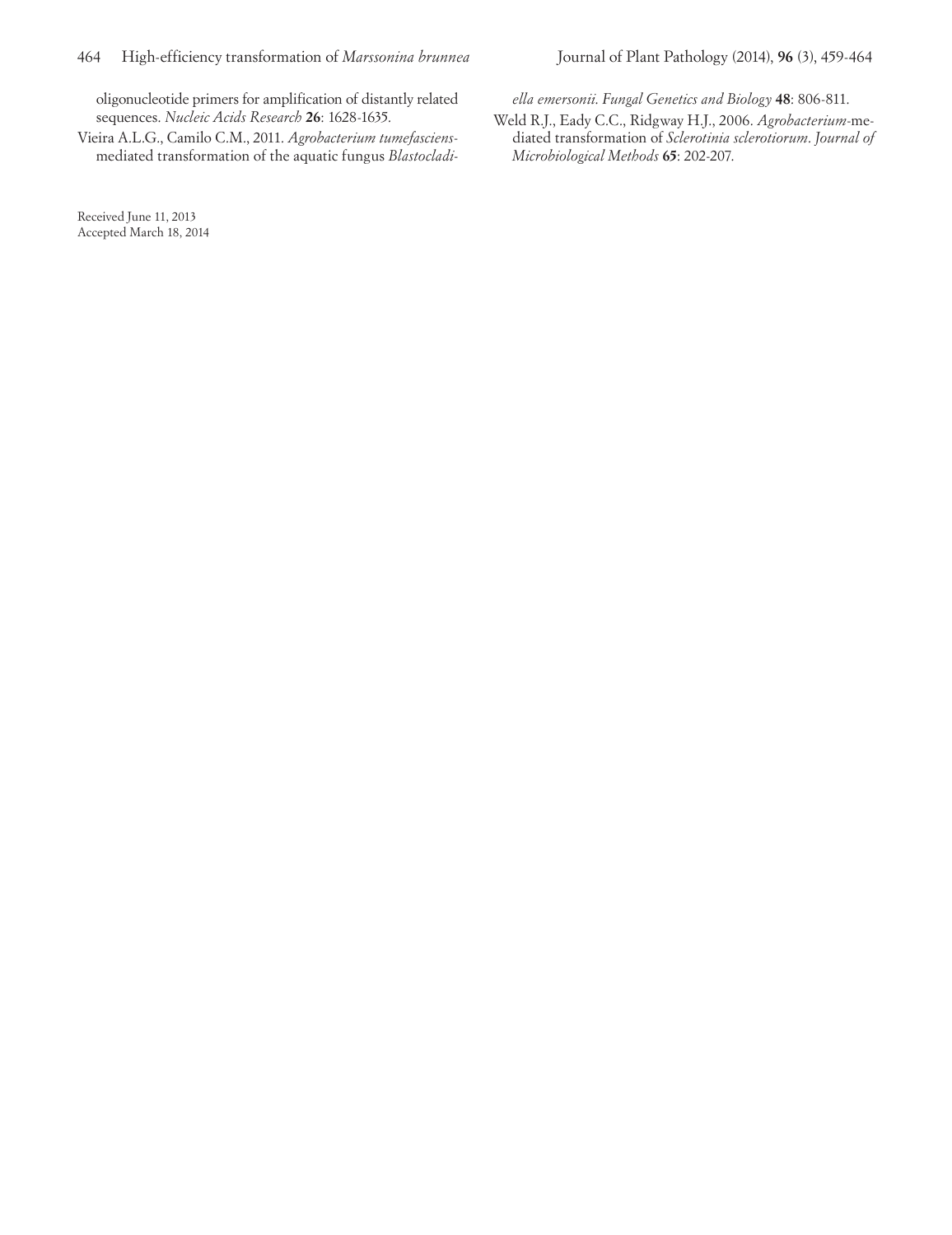## **SUPPORTING INFORMATION**

Additional Supporting Information may be found in the online version of this article:

|  | Table 1. Oligonucleotide primers used in this study. |  |  |  |  |
|--|------------------------------------------------------|--|--|--|--|
|--|------------------------------------------------------|--|--|--|--|

| Primers                          | Sequences                                      |
|----------------------------------|------------------------------------------------|
| Long strand of adapter           | GTAATACGACTCACTTAGGGCACGCGTGGTCGACGGCCCGGGCTGC |
| Short strand of adapter Hind III | AGCTGCAGCCCG                                   |
| Short strand of adapter EcoR I   | AATTGCAGCCCG                                   |
| AP1                              | <b>GTAATACGACTCACTATAGGGC</b>                  |
| AP2                              | TGGTCGACGGCCCGGGCTGC                           |
| Beta-tub ORF forward             | ATGCGCGAGATTGTTCAC                             |
| Beta-tub ORF reverse             | <b>CTCCTCTTGCTCTAGAGGTG</b>                    |
| Beta-tub reverse inner           | GGACGGCAACAGCACGGAAGGAGTGAG                    |
| Beta-tub reverse outer           | AAGATAGCGGAGCAGGTCAAG                          |
| Beta-tub forward outer           | <b>TCCCAGATCGAatgatggcnac</b>                  |
| Beta-tub forward inner           | TTTCGCTCCACTGACCTCCmgnggngcnca                 |
| Beta-tub-forward(Ase I)          | <b>ATTAATCTGATTCCATGACGTCTG</b>                |
| Beta-tub-hyg-reverse             | CAGGCTTTTTCATTGTGAAGGTTTTAAGG                  |
| Beta-tub-hyg-forward             | CCTTAAAACCTTCACAATGAAAAAGCCTG                  |
| $Hyg$ reverse $(Ase I)$          | ATTAATCTATTTCTTTGCCCTCGGACG                    |
| Beta-tub promoter F(Hind III)    | <b>CCCAAGCTTCTGATTCCATGACGT</b>                |
| Beta-tub promoter R(Xba I)       | GCTCTAGATGTGAAGGTTTTAAGGT                      |
| Hyg forward                      | <b>ATGAAAAAGCCTGAACTCACCG</b>                  |
| Hyg reverse                      | TTTCTTTGCCCTCGGACGAGTGC                        |

**Fig. S1**. Multiple sequences alignment of beta-tubulin proteins from *Aspergillus clavatus*, *Botrytis cinerea* and *Sclerotinia sclerotiorum*.